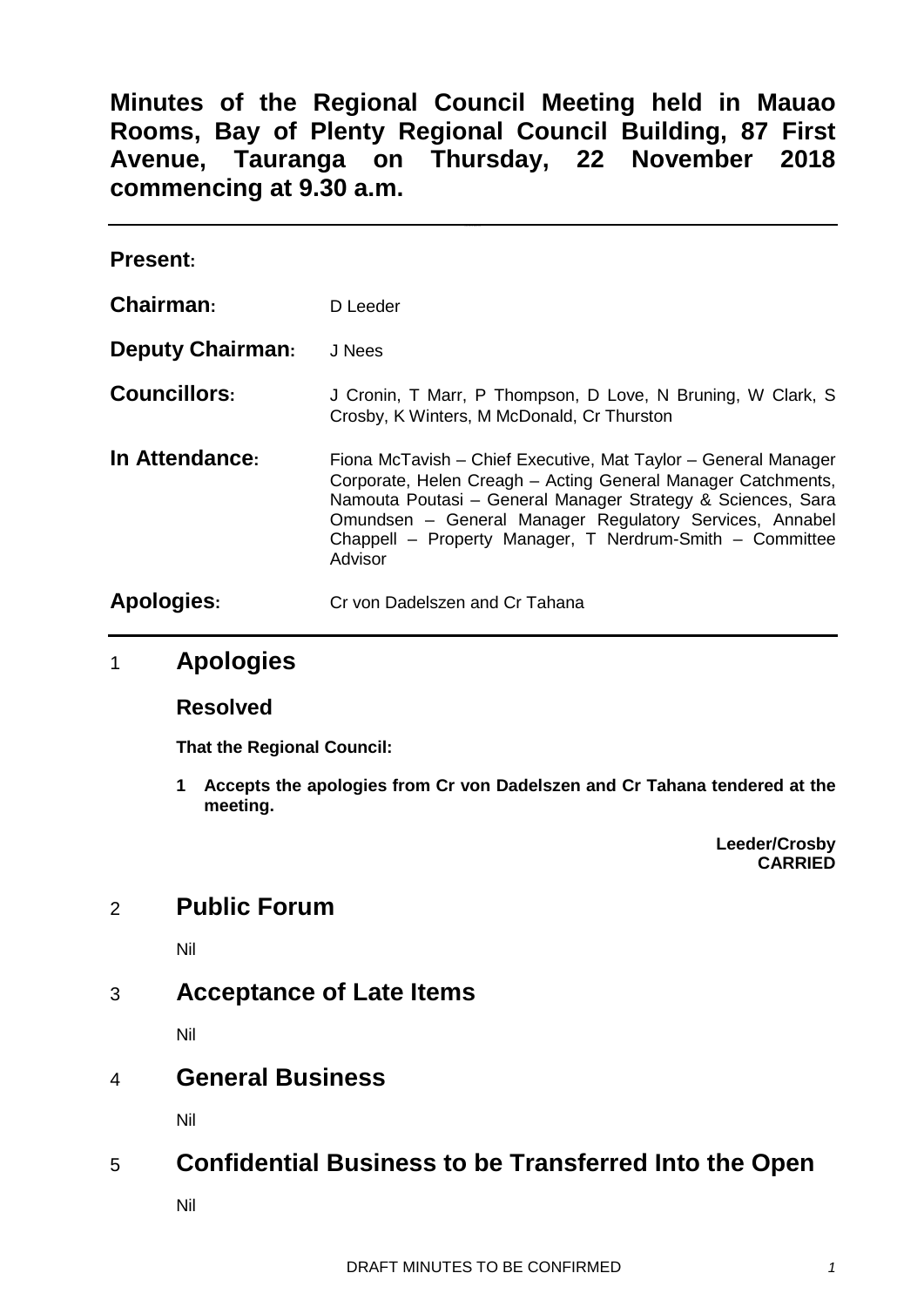# 6 **Declaration of Conflicts of Interest**

Nil

### 7 **Reports**

### 7.1 **Infrastructure Insurance Renewal**

Mat Taylor – General Manager Corporate and Annabel Chappell – Property Manager presented this item.

In Response to Questions

• Changing asset replacement values and rising cost of repairs, had caused the overall premium increase.

### **Resolved**

**That the Regional Council:**

- **1 Receives the report, Infrastructure Insurance Renewal;**
- **2 Approves the annual renewal of Council's Infrastructure Insurance Policy at the cost of \$445,000;**
- **3 Approves the additional premium (estimated at \$110,000) for the expected \$60m asset value increase once the valuations have been peer reviewed.**

**Winter/Cronin CARRIED**

### 7.2 **Public Excluded Section**

#### **Resolved**

**Resolution to exclude the public**

**THAT the public be excluded from the following parts of the proceedings of this meeting.**

**The general subject of each matter to be considered while the public is excluded, the reason for passing this resolution in relation to each matter, and the specific grounds under section 48(1) of the Local Government Official Information and Meetings Act 1987 for the passing of this resolution are as follows:**

| <b>General Subject of Matter to</b><br>be Considered                        | Reason for passing this<br>resolution in relation to this<br>matter | <b>Grounds under Section</b><br>48(1) LGOIMA 1987 for<br>passing this resolution |
|-----------------------------------------------------------------------------|---------------------------------------------------------------------|----------------------------------------------------------------------------------|
| <b>Kaituna River Re-diversion</b><br>Project - proposed<br>settlement offer | To carry out commercial<br>and industrial negotiations              | Good reason for<br>withholding exists under<br>Section 48(1)(a)                  |